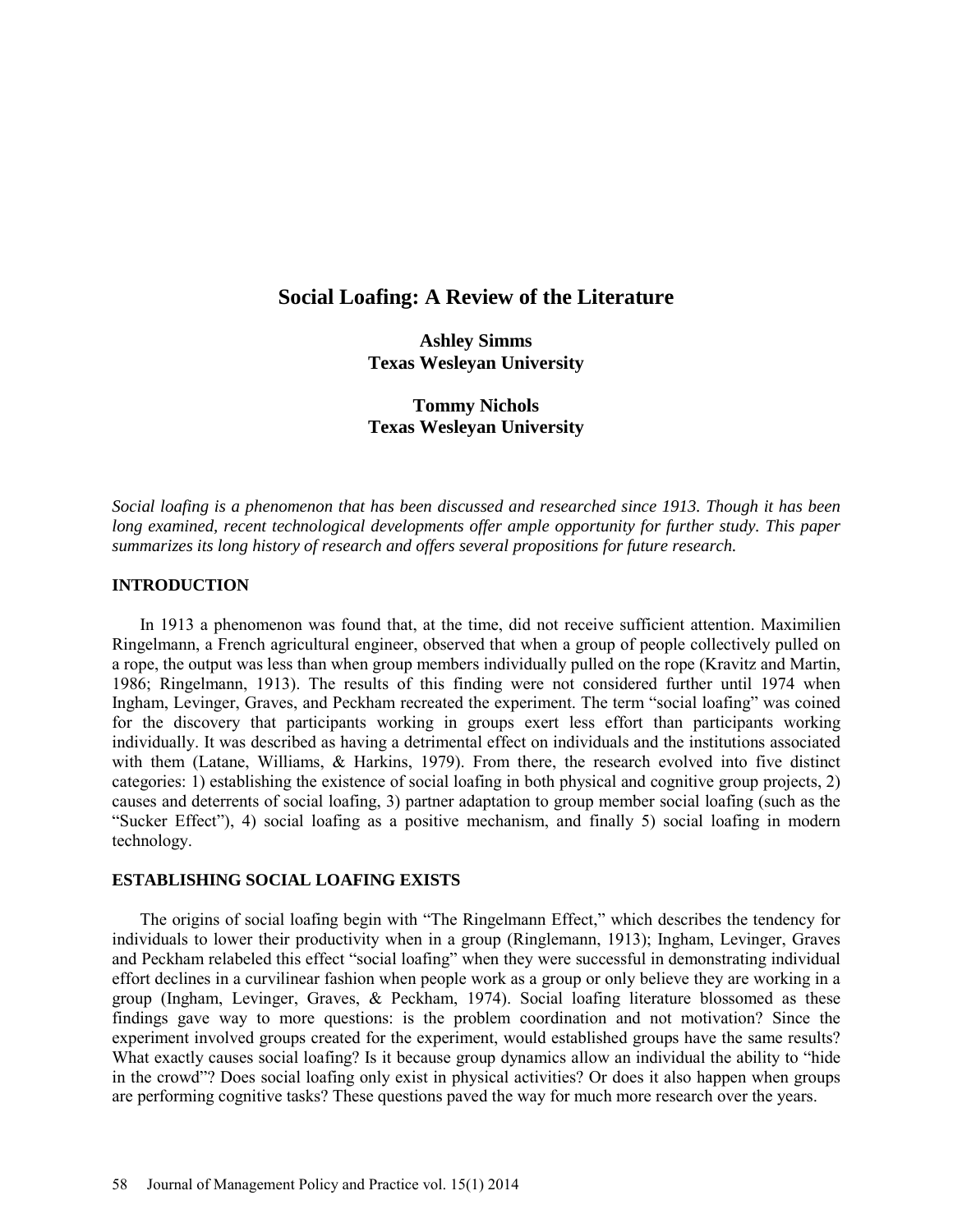Social loafing had already been established in physical tasks, but would the same results be found in cognitive group tasks? In 1977, Petty, Harkings, Williams, and Latane conducted a study to demonstrate cognitive tasks were just as susceptible to social loafing as physical tasks. The experiment was divided into three groups. The first group of students was asked to edit a poem, believing they were solely responsible for the task. The second group consisted of a group of four, and the third group believed they were in a group of sixteen. The results support that social loafing does occur in cognitive tasks (Petty, Harkings, Williams, & Latane, 1977). The study was limited, however, in that no rewards were offered to the students for doing a good job and no individual feedback was given, which gave way to the question: would having rewards and feedback help prevent social loafing from occurring?

Five years after the landmark Ingham et al. (1974) study, Latane, Williams, and Harkins replicated the experiment with cheering and clapping. This research contributed two important advances: they demonstrated Ringelmann's results were replicable, and because of the simplistic nature of yelling and clapping, they also made clear that the results of decreased efforts were not simply because of coordination problems between group members or difficulty of the task. Support of the effect only led to more questions: when and why does social loafing take place? Because groups are such a huge part of everyone's life, what can be done to prevent it from happening? Realizing the far-reaching implications of these findings, they famously came to the conclusion that social loafing is "a kind of social disease… it has negative consequences for individuals, social institutions, and societies" (Latane et al., 1979, p.831). Although the researchers described social loafing in such harsh terms, they did mention in their discussion that people may have decided to loaf in groups because they wanted to save their energy for times when they would need to work as an individual, and would be able to earn rewards (Harkins, Latane, & Williams, 1980). This adaptive look at social loafing was not fully explored until thirty years later.

## **CIRCUMSTANCES THAT ENCOURAGE SOCIAL LOAFING AND THOSE THAT DETER IT**

Once social loafing studies were replicated, researchers began looking into antecedents and deterrents. Williams, Harkins, and Latane, expanded their cheering experiment with an added variable: if people thought their individual effort was able to be measured, would they have less of a tendency to loaf (Williams, Harkins, & Latane, 1981)? In order to convince participants that their individual efforts would be measured, microphones were attached to each person. The results suggest that the belief their personal efforts are measured does discourage social loafing. In the second experiment they performed, they demonstrated that individual output measurability is important even when someone is working alone. Participants were told their output could not be measured, and even when working alone, the results revealed that participants' productivity decreased; they loafed. So what can be done to discourage social loafing when individual output cannot be measured? All previous research focused on the measurement of output.

Harkins and Petty (1982) set out to discover if making the task more interesting or harder would decrease social loafing. Their data suggest that when people are given a difficult task, they work on it just as hard in a group as they would individually. Additionally, when an individual is given a task that they have much knowledge about, or that they are skilled at, social loafing is reduced (Harkins & Petty, Effects of Task Difficulty and Task Uniqueness on Social Loafing, 1982). They also took a look at another possibility that could reduce social loafing: an individual seeing their contribution as unique. All previous research studies combined the group task, but Harkins and Petty changed that variable and told group members their personal contribution was unique to them. Their experiment demonstrated that individuals are less likely to loaf when they feel the contribution they make is unique, and no other group member can contribute the skills to the task that they can (Harkins & Petty, Effects of Task Difficulty and Task Uniqueness on Social Loafing, 1982). Robbins (1995), however, found that social loafing did occur despite the use of thought-provoking tasks that provided the chance for unique contributions.

Zaccaro (1984) studied the role of task attractiveness in social loafing in an attempt to expand and refine the work by Latane et al. (1979). They found that group interaction, task commitment, and identifiability are possible deterrents of social loafing. They suggest that group cohesiveness (e.g. high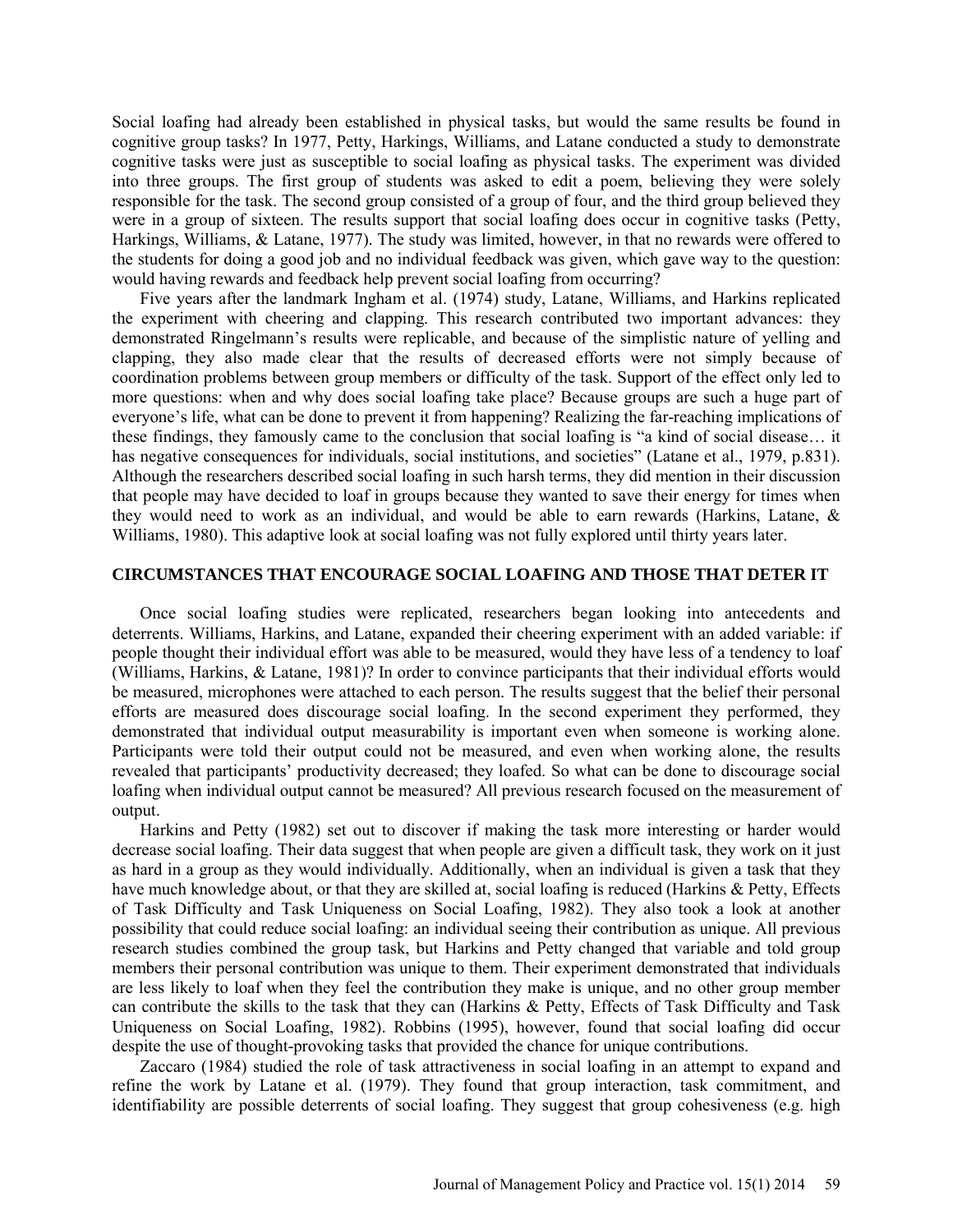task attraction) creates internal pressures to produce; the interaction of the group helps apply these pressures and identifiable individual effort focuses the application of the pressures to produce. This complex group mechanism works to lower social loafing.

Three years after their 1982 study, Jackson and Williams looked at social loafing and task difficulty in groups and individually, yet again. They hypothesized that difficult tasks led to enhanced performance when working in a group, and simple tasks were better performed alone (Jackson & Williams, Social Loafing on Difficult Tasks: Working Collectively Can Improve Performance, 1985). Based on these results, they suggested that management or group leaders may want to evaluate the difficulty of a task before deciding if it should be completed individually or as a group. In the discussion of the findings, the researchers also mentioned group cohesiveness as a variable that would affect whether an individual would loaf or not and would need further studying. They also stated that social loafing may not be a bad behavior, and in fact may be a good mechanism; a way to reduce stress on an individual when working in a group (Jackson & Williams, Social Loafing on Difficult Tasks: Working Collectively Can Improve Performance, 1985).

Szymanski and Harkins explored whether self-evaluation was enough to curtail social loafing. In 1987 they tested using a social standard, and in 1988 they tested using an objective standard (Harkins & Szymanski, 1988). The results of the social standard experiment showed that self-evaluation to a social standard given to individuals performing a maximizing task (brainstorming) was all the motivation needed in order to motivate an individual not to loaf, both individually as well as with a partner. However because participants were doing the task for the first time, it raised the question of whether an individual's motivation would decrease after they had proven to themselves they could do the task sufficiently (Szymanski & Harkins, 1987). A year later they teamed up once again to ascertain whether an individual's self-evaluation with an objective standard would have the same results as the social standard. In this experiment, they used an optimizing task (pressing a button when they saw a dot flash on a TV screen). The hypothesis was supported; when an individual is given an objective standard, as well as the results of their output, being able to compare the two is enough to motivate an individual. Unlike their previous experiments, they felt that feedback on improved performance motivates performance, even after an individual becomes familiar with the task (Harkins & Szymanski, 1988).

George (1992) found in salespeople that task visibility and intrinsic task involvement are negatively associated with social loafing. Some tasks have naturally low visibility; based on her findings, George suggests increasing employees' intrinsic involvement, perhaps through job enrichment (Hackman & Oldham, 1980) and accountability. In 1995, she hypothesized and found that contingent rewards from a supervisor have a negative effect on social loafing and non-contingent rewards have no effect; contingent punishment, however, does not seem to be a deterrent, though non-contingent punishments have a positive effect on social loafing. Based on this finding, George suggests that a supervisor should think twice before reprimanding an employee; the long-term effects of the punishment are not as effective as rewarding for desirable behavior (George, 1995). This research supports Schnake (1991), who found that goal setting is a more effective strategy than punishment in reducing social loafing. In 1998, an interesting hypothesis was proposed: "the degree to which people are motivated to self-validate, e.g. to see themselves as unique as and better than others, makes a difference in collective work contexts" (Charbonnier, Huguet, Brauer, & Monteil, 1998, p. 331-332). The data from the study support the hypothesis. Not only do people that feel they are unique engage in social loafing, but those individuals are also rather reluctant to work in groups in the future. Researchers also found that although gender had been found to affect social loafing in previous studies (males are more likely to loaf than females), gender does not matter as much as one's view of self-uniqueness. This does not mean, necessarily, that people with unique abilities will loaf; in fact, the opposite: if one perceives their abilities to be unique to the group, that individual will actually work harder. The article also touched on how different cultures (individualist-Western cultures) may be more inclined to loaf than other cultures (collectivist-Eastern or oriental cultures) (Karau and Williams, 1993). One major pitfall of this study was that the participants were all undergraduates between the age of 18-22 and the group partners were strangers (Charbonnier et al., 1998). This leads to the questions: would an older group of participants have the same results? Would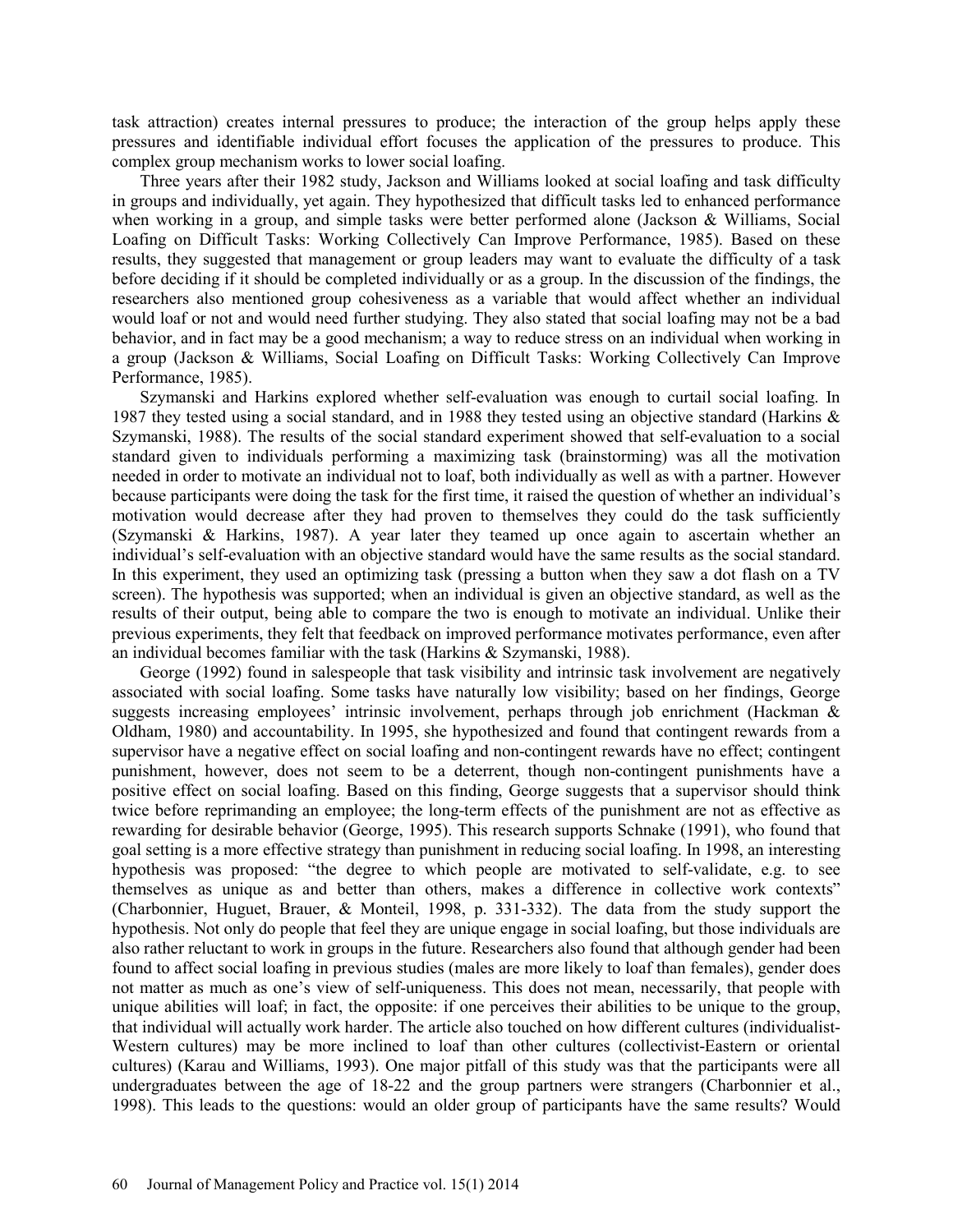already established groups still loaf? More research is also needed to see if the participants were conscious of their loafing, or not.

Fatigue as a cause of social loafing was looked at in 1998. It was proposed that the inclination to engage in social loafing would occur more often when an individual was sleep deprived and fatigued (Hoeksema-van Orden, 1998). They caused fatigue in one of three ways: having individuals work on the task for 25 minutes, for three and a half hours continuously, and for 20 hours in total (even depriving them of sleep) (Hoeksema-van Orden, 1998). The results supported the hypothesis and also suggested that simple tasks were more susceptible to social loafing when fatigued than more complex tasks (just like Williams and Jackson had found in 1985). Two ways suggested to combat this are by giving public feedback to group member's individual contributions, and also by individualizing the task, although individualizing cannot always be implemented in real life. A major problem with the methodology of this study was that only male undergraduates were used, which could have caused the result of the study to not accurately portray what would happen with fatigue and social loafing in the real world.

In 2004 a study was finally done on social loafing in pre-existing groups from two different companies, instead of new groups comprised of student participants, which had been the majority of previous experiments. Liden, Wayne, Jaworski, and Bennett studied social loafing on two different levels: individual and group. On an individual-level they proposed four hypotheses: a person's perception of task interdependence is positively related to social loafing, a person's perception of task visibility is negatively related to social loafing, a person's perception of "fair pay" and the fairness in the distribution of rewards (distributed justice) is negatively related to social loafing, as is a person's perception of fairness in the policies and procedures (procedural justice) used to make the decisions about the "fair pay" and rewards (Liden, Wayne, Jaworski, & Bennett, 2004). The results of the study support that task interdependence is positively related to loafing (supporting Harkins & Petty, 1982; Jones, 1984; Weldon & Gargano, 1988; Williams et al., 1981; and Williamson, 1975), while task visibility and distributed justice are negatively related to loafing (supporting George, 1992; George, 1995; Jones, 1984; Karau & Williams, 1993; and Kidwell & Bennett, 1993). Procedural justice was found to have no impact on an individual's tendency to loaf (supporting George 1995; and Karau & Williams, 1993). On a group-level they proposed three hypotheses: the size of the group has a positive effect on social loafing, group cohesiveness has a negative effect on social loafing, and when an individual perceives a coworker to be loafing, that perception positively affects their propensity to loaf. Results supported two hypotheses; group size is positively related to loafing (supporting Harkins, Latane, & Williams, 1980; Harkins & Petty, 1982; Ingham et al., 1974; Karau & Williams, 1993; Kerr & Bruun, 1981; and Sorkin, Hays & West, 2001), and the more cohesive the group the more it is negatively related to loafing (supporting Karau & Hart, 1998; Karau & Williams, 1997; and Williams & Sommer, 1997). Perceived coworker loafing, however, is negatively related to social loafing, the opposite of the hypothesis (in contradiction to the findings of Mulvey, Bowes-Sperry, & Klein, 1998; Mulvey & Klein, 1998; and Schnake, 1991). The results of the study provided validation to previous experiment's results and also illustrated the complexity of social loafing (Liden et al., 2004).

Much of the previous research focused on the causes of social loafing, but in 2006,

Ferrante, Green, and Forster explored what group leaders could do in order to help prevent social loafing. The researchers examined some social loafing factors that had already been studied; organizational justice and procedural justice. They compared the performance of teams with incentivized leaders (i.e. less social loafing) to the performance of teams without a formal leader. They concluded that teams who have a formal, incentivized leader performed better and loafed less often, than those without formal leaders (Ferrante, Green, & Forster, 2006). Like many studies before, a major pitfall with this study was that student participants were used, 90% male, and all between the ages of 19-24. Another limitation of the study was that social loafing was self-reported, not measured by the team leader's view on team members' social loafing. It was mentioned that future research is needed to address the limitations of the study.

In 2007, Stark, Shaw, and Duffy explored whether or not an individual's preference for group work increased social loafing. Previous research focused on situational influences, rather than attitudes and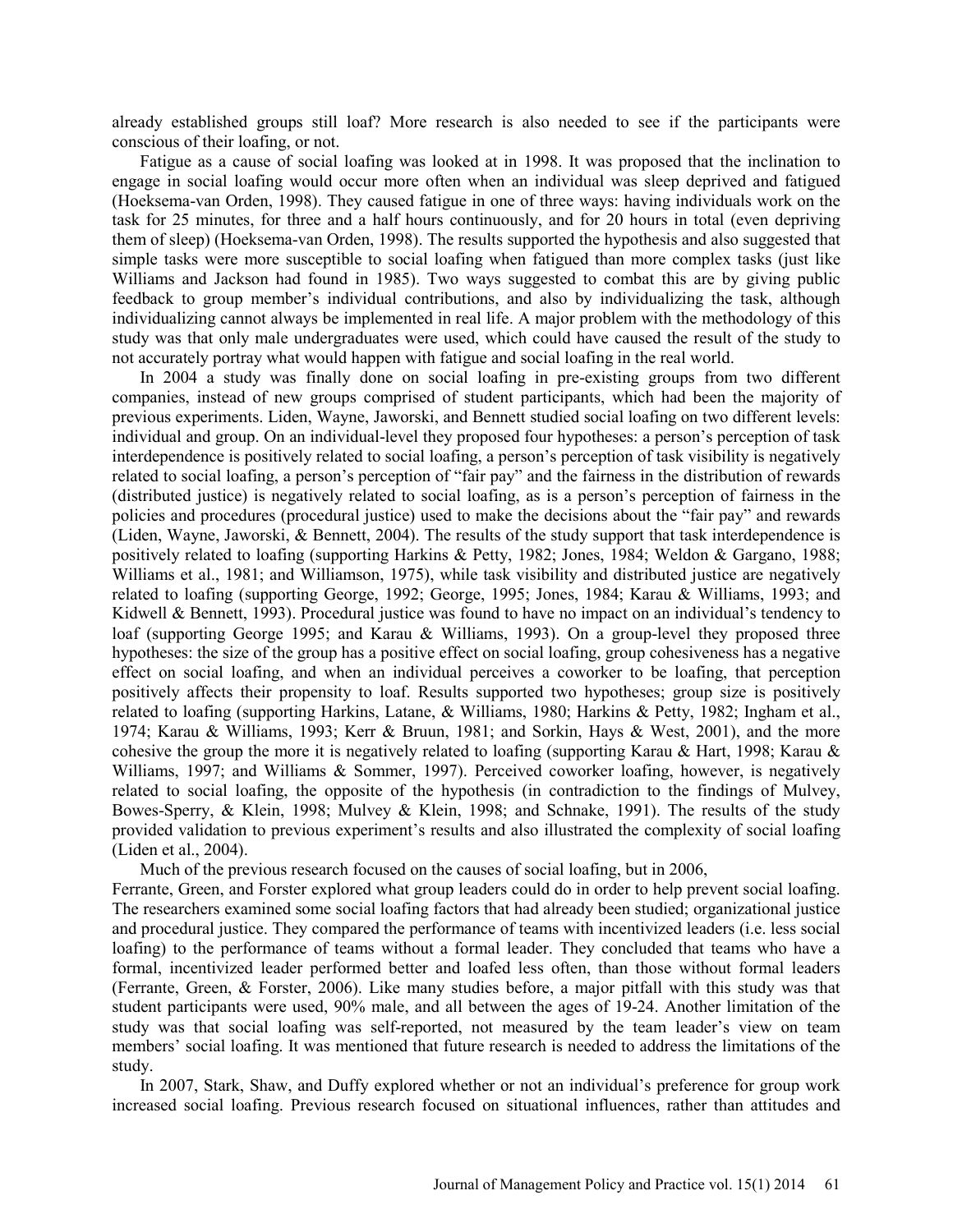individual differences regarding social loafing (e.g. Barua, Sophi-Lee & Whinston, 1995; George, 1992; and George, 1995). They hypothesized that an individual preference for group work is negatively related to social loafing. They also hypothesized that when an individual's winning orientation, "a concern for favorable social comparisons and positive relative positions" (Stark, Shaw, & Duffy, 2007, p. 717) is low the negative relationship between preferences for group work will be stronger. A person with low winning orientation is not concerned with negative social comparisons, and thus would have no motivation to avoid loafing given the opportunity. They additionally hypothesized that when task interdependence is high, even an individual with low winning orientation and a negative outlook on group work is less likely to loaf. As expected, preference for group work is negatively related to loafing, both from self-evaluations and peer-evaluations, as individuals are more willing to highlight their own weaknesses and less willing to highlight the weaknesses of others. The hypothesis about winning orientation and social loafing was only supported in the self-evaluations, not the peer-evaluations. They also found that the negative effects of low preference for group work could be contradicted with a high winning orientation. On the other hand, the task interdependence hypothesis was supported with the peer-evaluations, but not with the selfevaluations. Their findings confirm that social loafing is not only situational, but is also complexly related to a person's psychology, expanding on Liden et al., 2004. As with previous studies, only students were used, limiting the results of the study. There may be a big difference in results when class assignments are given grades, compared to real life work situations. They admitted that their peer-evaluations had several weaknesses, and future researchers should look at ways of improving it. The study also demonstrated that gender is related to social loafing in both self and peer-evaluations, and they recommended these aspects be looked at more carefully in future research.

Doing more research on the impact psychology has on social loafing, Klehe and Anderson attempted to answer a question posed by Williams, Karkins, and Latane in 1981, and was also touched on by Charbonnier, Huguet, Brauer, and Monteil in their study in 1998: does culture have an impact on social loafing? Along with culture, they also studied personality, social, work, and organizational psychology. They used three personality dimensions: conscientiousness, agreeableness, and openness. Contrary to their hypotheses, none of the personality traits have any influence on an individual's propensity to loaf in a situation (Klehe & Anderson, 2007). The cultural dimensions of individualism versus collectivism and power distance do affect an individual's tendency to loaf, as hypothesized. People from individualistic cultures are more inclined to loaf, and people from collectivistic cultures have more motivation when working in groups. As hypothesized, individuals with high power distance are more likely to loaf than individuals with lower power distance (Klehe & Anderson, 2007). The relationship between power distance and social loafing is so strong, they recommended more testing to determine if an individualistic culture orientation actually causes loafing, or if power distance alone is enough to predict loafing. There were two major limitations of the experiment. The first was the common problem that only undergraduate students were used. The second was that they used a "paper people" design in order to get an impression if their hypotheses were on the right track or not, and they cannot be sure they would get the same results in real life scenarios.

Like Klehe and Anderson's 2007 study, Tan and Tan in 2008 looked at the effects personality has on social loafing. They also studied the relationship between social loafing and organizational citizenship behavior, as well as motives and contextual factors. Their first hypothesis that conscientiousness is negatively related to social loafing was supported. The second hypothesis that organizational citizenship behavior is negatively related to social loafing was also supported. In addition they found that organizational citizenship behavior is positively related to conscientiousness, and felt responsibility relates negatively to social loafing. Their third hypothesis, that "the contextual factors of task visibility, task interdependence, group cohesiveness, and felt responsibility are negatively related to social loafing" (Tan & Tan, 2008, p. 96), however, was not supported. Because most research before this was done on contextual factors (e.g. task visibility Geroge, 1992; Jones, 1984; Latane et al., 1979; task interdependence Liden et al., 2004; Pearce & Gregersen, 1991; Williams & Karau, 1991; and group cohesiveness Karau & Hart, 1998), this study helped show that an individual's personality also plays a part in their social loafing, which can help employers curtail loafing in the work place when they are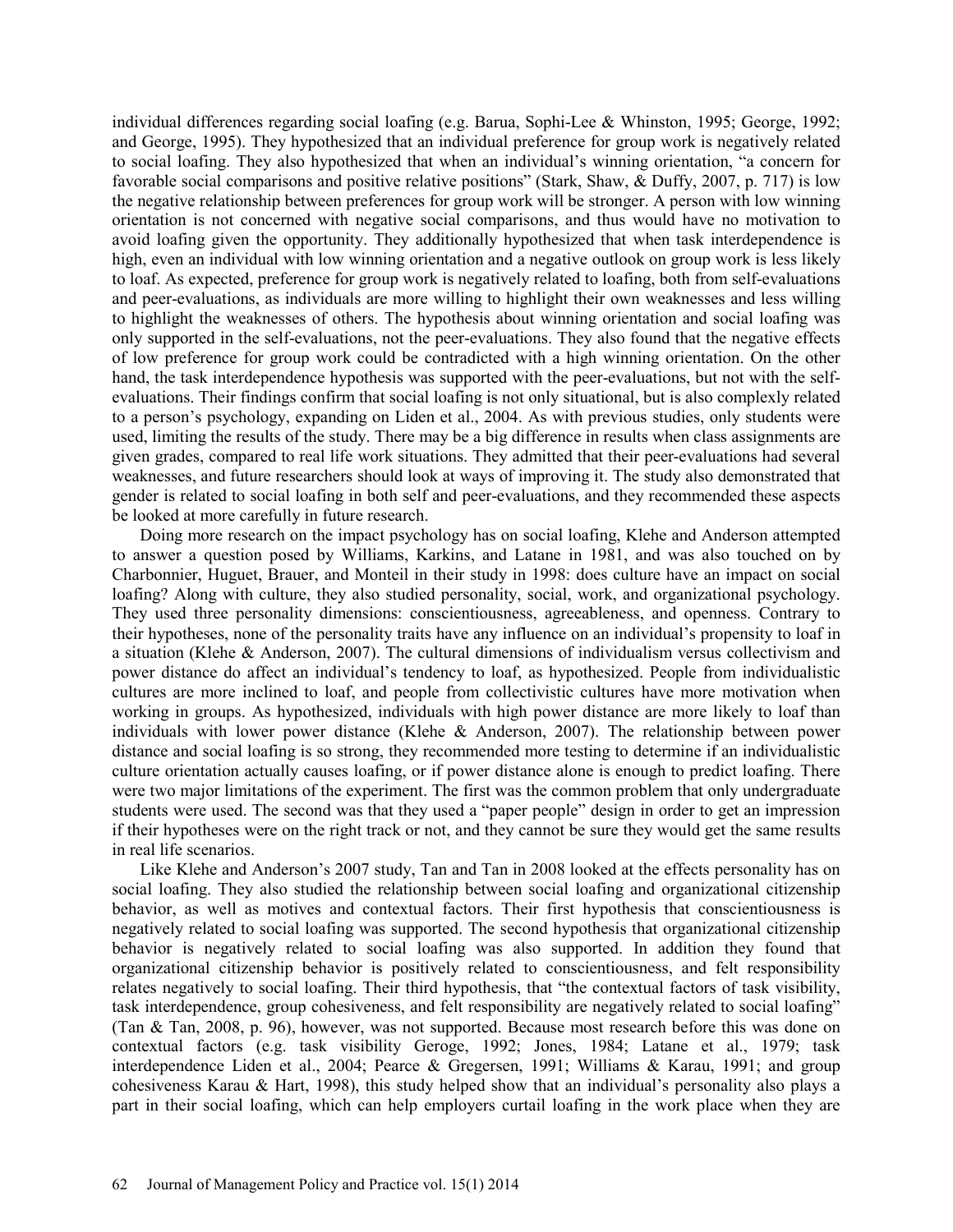recruiting and hiring employees. As in most of the other studies, a major problem with this study was that all participants were undergraduate students in an introductory management class. A strength of this study over others is that it spanned over a semester (three months) and did not study students doing tasks in the lab, but of them working in groups on assignments for the management class outside a laboratory setting.

## **SUCKER EFFECT AND OTHER PARTNER STUDIES**

While some researchers were looking at the contextual and personality factors that caused individuals to engage in social loafing, others were taking a look at the dynamics of social loafing and the effect that it had on partners of the loafer. In 1983, Kerr hypothesized that when one partner engaged in social loafing, their partner would in turn reduce their efforts in the project in order to not be "taken for a sucker." His research uncovered the "sucker effect," and even in some severe cases saw that partners would rather fail at a task than feel like they were being "taken for a sucker." He also found, however, this is not always the case; the effect only appears in partners who have the ability to do the work, but simply do not put all their effort into the job. If someone does not have the ability to do the work, their partner does not feel the need to reduce their own effort in order to match. Additionally, they found that if a partner constantly goes above and beyond in a project, partners are more likely to start to "free ride" because they are still guaranteed the success of the project based on the over achieving partner's efforts. They also discovered that males are more likely to engage in social loafing than females (Kerr, 1983).

In 1985, Jackson and Harkins, further examined people lowering their efforts when they have a partner who is engaging in social loafing. They hypothesized that when an individual thinks their partner is going to loaf, they will lower their own efforts in order to match their partner's, and try to maintain equity in effort. They also found, like Harkins and Petty did in 1982, task difficulty helped eliminate loafing, or by assigning specific tasks to each person (Jackson & Harkins, 1985). Like most other studies, a limitation was that all the participants were not only undergrads, but also were entirely female students in a required Introductory Psychology class.

However, in 1991, Williams and Karau found the opposite effect; when an individual knows that their group members are going to loaf, they step up and shoulder the burden for the loafer, also referred to as social compensation. They found that trust factors moderate social loafing and social compensation. Further, when someone believes their partner is competent and a hard worker, they have more of a tendency to take advantage of that and engage in loafing themselves. And although Jackson and Harkins (1985) found that the reason for a partner's poor performance determines an adjustment of output to keep everyone's work equal, Williams and Karau (1991) found that it does not matter why someone's partner performed poorly, and does not affect a social compensation response. Like others studies, they found that the importance of the task plays a big motivating factor in the effort put forth by participants (Williams & Karau, 1991). They urged more research to see if the compensation effect will remain constant the longer the group works together, or if it will start to decline after several projects and participants grow weary of compensating for a group member expending less effort. Participants of the study were all undergrad introductory psychology students.

Harcum and Badura in 1991 investigated just how deep social loafing can occur. They hypothesized that loafing will not only occur when an individual is isolated from their partner, but also when an individual just thinks they have a partner while completing a task. Eighty-one introductory psychology course participants were placed in rooms and told they had a partner working with them in the other room to complete a "tapping task and/or a word search task" (Harcum & Badura, 1991, p. 631). Not only did this study demonstrate people loaf while just thinking they have a partner, but because of the set up of the task, it also nullified previous questions about whether social loafing is caused due to lack of coordination with fellow group members (Hardy & Latane, 1986; Latane et al., 1979; and Petty et al., 1977). Eder and Eisenberger (2008) examined the role of perceived organizational support (POS) in coworker withdrawal behavior. In a manufacturing organization, they found that POS eliminates the relation between work group and individual tardiness; when POS is low, work group and individual tardiness is correlated. In a second study, they discovered in a retail sales organization that POS reduces the relation between work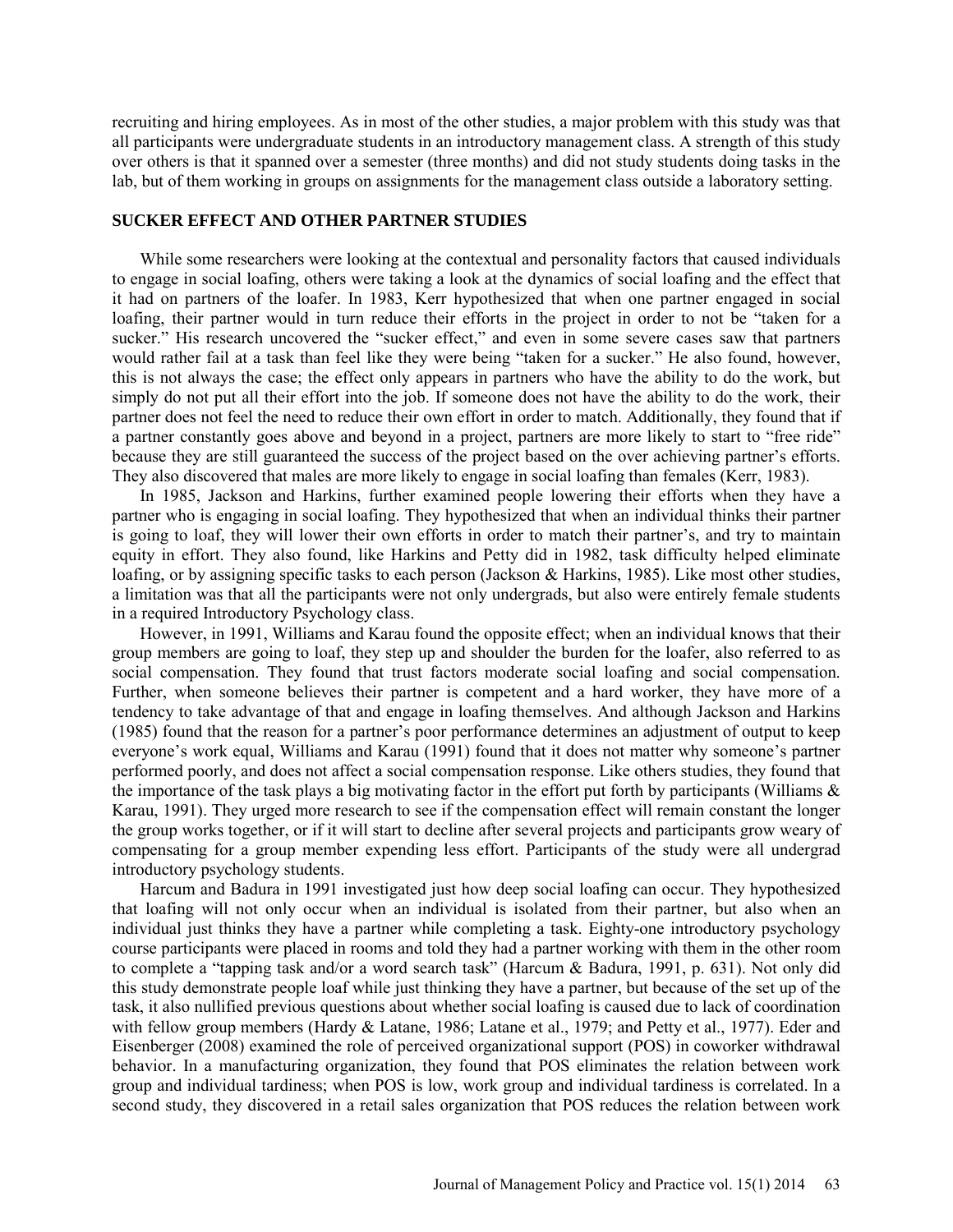group withdrawal and individual withdrawal. These studies support previous research (Eisenberger, Huntington, Hutchinson, & Sowa, 1986) who found a negative relationship between absenteeism and POS. Overall, when employees perceive that their organization values their contributions and cares about their well-being, they are less likely to engage in withdrawal behaviors, even when these behaviors are displayed by their coworkers (Eder & Eisenberger, 2008). While not explicitly mentioning social loafing in the article, social loafers likely engage in withdrawal behaviors such as taking undeserved work breaks, spending time in idle conversations, and neglecting aspects of the job one is obligated to perform (all constructs of the withdrawal measure used it the study). Kidwell and Bennett (1993) suggest that constructs such as shirking, social loafing, or free riding all contain a common thread, the propensity to withhold effort and can be considered one construct.

Hung, Chi, and Lu (2009) looked at social loafing as an antecedent to counterproductive work behaviors. They found that perceived coworker loafing triggers revenge motives towards both the organization and individuals, which in turn triggers still more employees to engage in counterproductive work behaviors. These researchers suggest lowering the possibility for social loafing by communicating the significance of the loafer's jobs or goals (Liden et al., 2004). This study, however, was limited by a small sample size in Taiwan, a collectivistic culture.

## **UNIQUE STUDIES OF NOTE**

#### **Social Loafing as Positive and Adaptive**

In the Latane, Williams, and Harkins 1979 study, and in the Jackson and Harkins study in 1985, it was suggested that social loafing might not be entirely bad. But it was not until 2009 that this theory was actually looked at and researched in depth. The study explored social loafing as a way for employees to conserve their energy so that when working individually, they were not completely burned out. Bluhm (2009) proposed that when working in a group, the task was still accomplished to everyone's satisfaction, but individuals did not have to work as hard as they would have if they had been working on the task alone. This enabled them to expend more resources when they are working on an individual project. This also caused an employee less stress and strain when working on a group project, giving them more energy to put forth when working alone. They also proposed that eliminating group work would actually have a negative effect on employees as well as the company because it would lead to increase stress and strain on employees. Although strictly theoretical, his paper encouraged future research on this aspect of social loafing (Bluhm, 2009).

#### **Social Loafing in Technology**

Technology in the workplace has changed the dynamic of working in groups. Groups can now be formed with people in different states, as well as from different countries. In 2010, Alnuaimi, Robert, and Maruping took a look at technology-supported teams and social loafing. They hypothesized that there are three primary causes of social loafing: diffusion of responsibility, attribution of blame, and dehumanization (Alnuaimi, Robert, & Maruping, 2010). Their experiment supports all three constructs as antecedents for social loafing. Based on their findings of social loafing in technology-supported teams, they hoped their study would encourage other researchers to look at this more closely, as well as managers of technology-supported teams to take this into consideration and make changes accordingly. The participants of the study were undergrad business students.

#### **Gender in Social Loafing**

In studies that have included both males and females as participants, gender seems to play a substantial role in social loafing. In 1983, Kerr found that the male participants of the study were more likely to loaf than the female participants. Karau and Williams (1993) hypothesized that gender played equally a role to social loafing as did culture and individual beliefs about collectivism; their hypothesis was later supported by Kugihara (1999), who showed that females loafed less than males. Stark, Shaw, and Duff (2007) found different levels of loafing between genders in both self and peer-evaluations. Some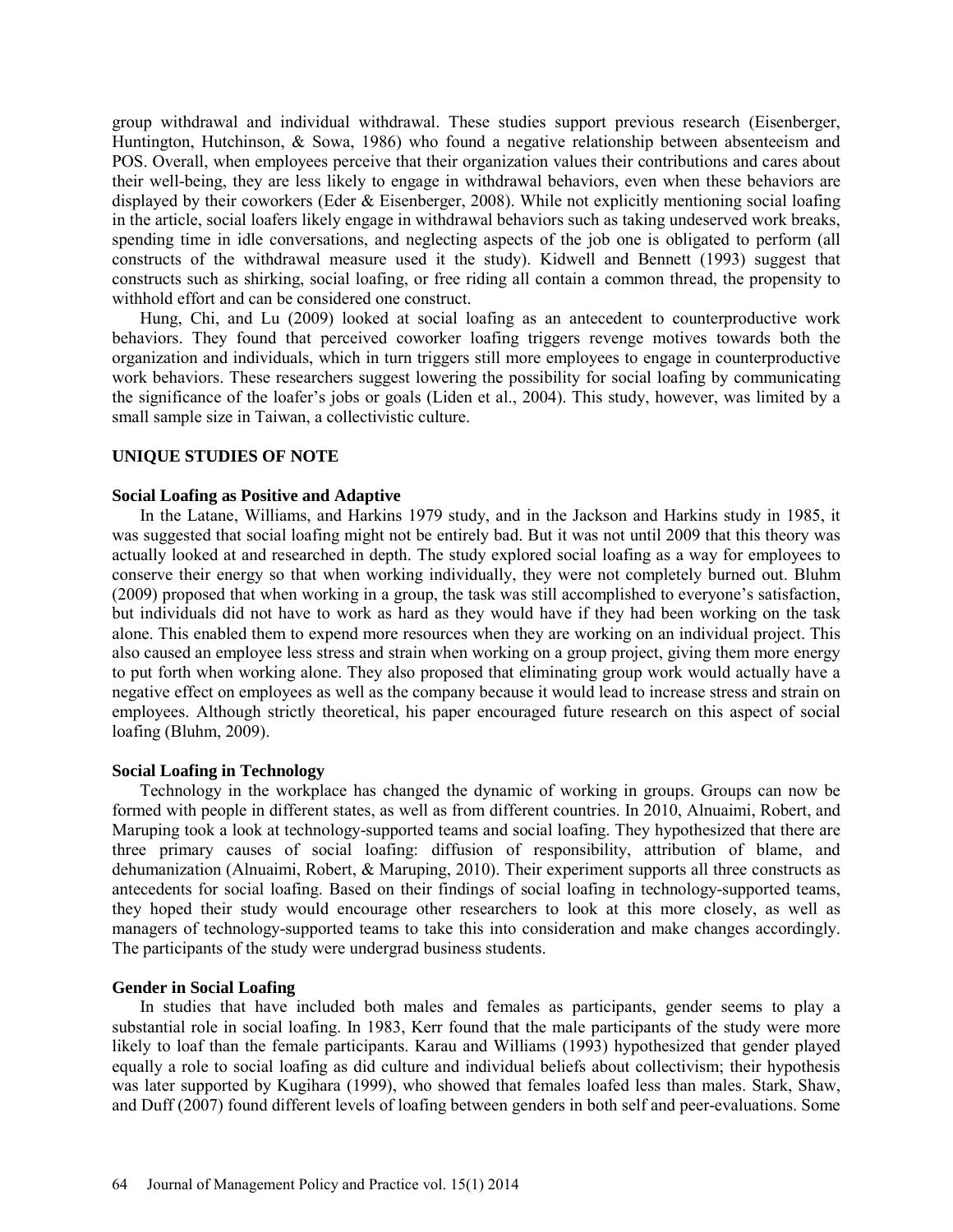studies (Jackson & Harkins, 1985; and Hoeksema-van Orden, 1998) only used one gender or the other, not a mixed bag.

#### **Needs for Additional Research and Propositions**

Although Latane, Williams, and Harkins mentioned social loafing possibly being adaptive as far back as 1979, and Jackson and Williams touched on the possibility of it being a positive behavior in 1985, much more research needs to be done to explore social loafing as a positive behavior and an adaptive trait.

*Proposition 1: Social loafing is positively related to performance and endurance on later tasks*  (Bluhm, 2009)*.* Social compensation allows for each group member to conserve energy for their own individual tasks, while still maintaining solid results of the group task.

Although extensive research has been done on social loafing, especially in the area of what encourages it and what deters it, more research is needed due to the changing technological dynamic of work groups. Many global companies are increasingly using technology-supported teams to work on special projects, or even on standard day-to-day activities. Due to the evolving business environment, the different facets of loafing in these specialized groups needs to be studied more extensively. Because Alnuaimi, Robert, and Maruping (2010) found that diffusion of responsibility, attribution of blame, and dehumanization are causes of loafing in technologysupported teams, it seems only natural that the next step is to explore how to prevent this behavior from occurring. Future studies should research the effects of making an individual's contribution to the group identifiable and measurable, making everyone feel their individual work is more "visible" to their managers, and the implementation of self-evaluations.

*Proposition 2: Increasing task measurability in technology-supported teams will have a negative effect on social loafing.* The more a person feels their output is able to be measured by the person in charge, the less they will loaf.

*Proposition 3: Increasing task visibility in technology-supported teams will have a negative effect on social loafing*. The more an individual feels they are visible to their manager, the less they will loaf.

*Proposition 5: Self-evaluations have a negative effect on social loafing.* Even self-evaluations are enough to prevent some social loafing from happening.

Another interesting avenue of research for technology-supported teams would be to explore teams that only use email and chat to communicate; are they more inclined to loaf than teams that use video conferencing or Skype, which reduces the dehumanization aspect?

*Proposition 6: Using video conferencing and Skype in technology-supported teams will have a negative effect on social loafing.* By being able to see their teammates, individuals will feel more responsibility to do their fair share of the work and be less inclined to loaf.

#### **CONCLUSION**

The studies of social loafing have evolved over the years since the research on the subject first became prevalent. First, researchers wanted to prove that the behavior did in fact exist and under what type of activities. Based on the results, they were able to show that the phenomenon did not just happen when groups were performing physical activities, such as rope pulling, that could have been attributed to the group's lack of combined coordination, but also when cheering and clapping, and in cognitive group tasks, such as editing a poem. Once established that social loafing exists, researchers set about finding out what contextual and personality factors contributed to it, as well as what could be done to curtail it. Conditions such as increasing group size (which decreases individual visibility), the degree to which an individual views him or herself as unique compared to their group members, fatigue, and even in some instances, gender, all contributed to individuals partaking in social loafing. In addition, researchers found that being able to identify each individual's contribution to a project, increasing the difficulty of the task,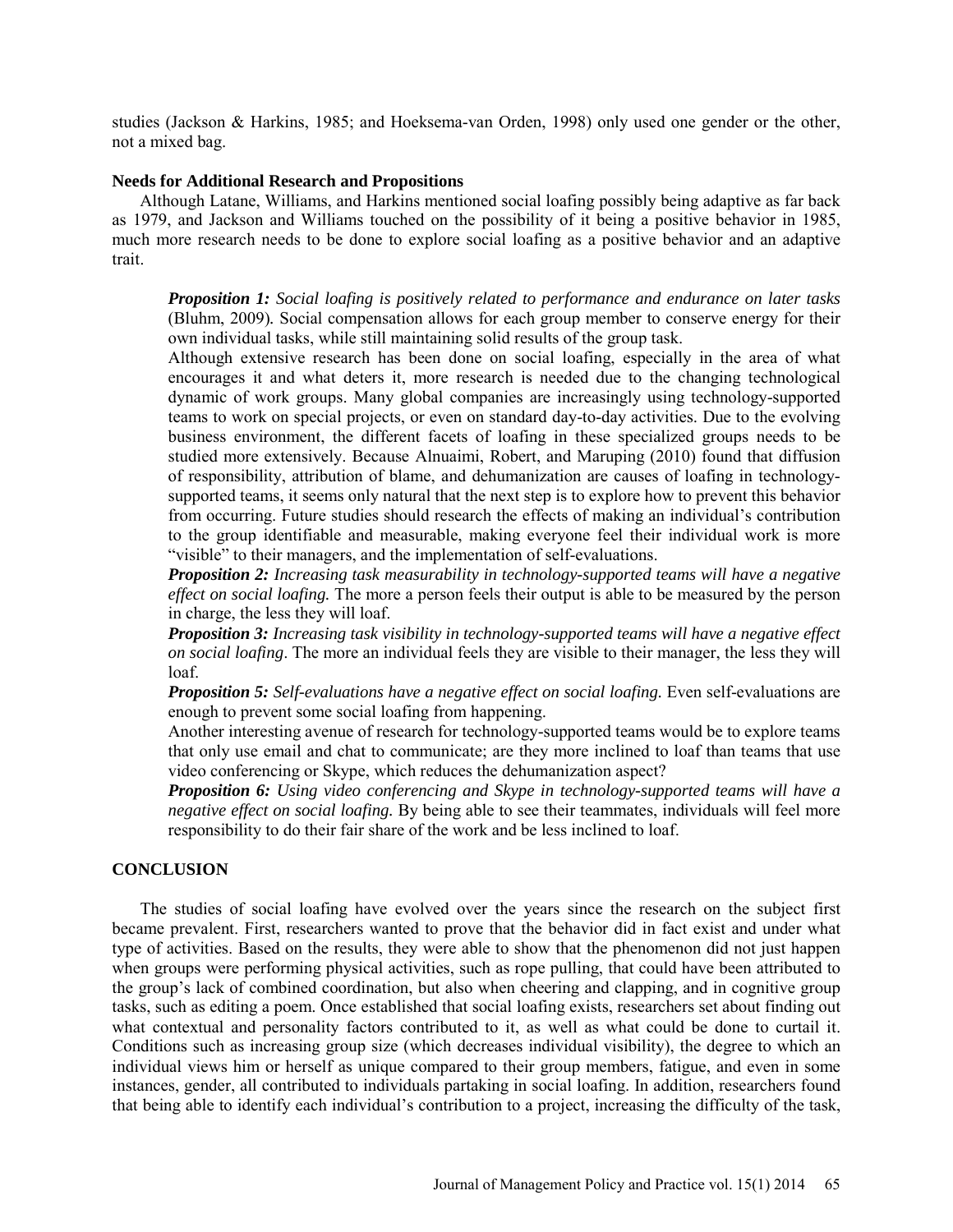and even self-evaluation, all led to decreased instances of loafing. While many viewed social loafing as negative and "a kind of social disease" (Latane et al., 1979 p. 831), several researchers suggested a different view of it: social loafing as a positive, adaptive trait. Finally, in 2009, Bluhm proposed several avenues of future research of social loafing in this regard. And last, but not least, as technology evolved and changed the dynamic of teams in global companies, social loafing was studied in technologysupported teams. As expected, technology-supported teams opened a whole new set of problems with regards to social loafing. In this respect, research on social loafing has just begun (see Appendix A for a summary of social loafing research).

## **REFERENCES**

- Alnuaimi, O. A., Robert, L. P., & Maruping, L. M. (2010). Team Size, Dispersion, and Social Loafing in Technology-Supported Teams: A Perspective on the Theory of Moral Disengagement. *Journal of Management Information Systems, 27*(1), 203-230.
- Bluhm, D. J. (2009). Adaptive Consequences of Social Loafing. *Academy of Management Annual Meeting Proceedings*, 1-6.
- Charbonnier, E., Huguet, P., Brauer, M., & Monteil, J.-M. (1998). Social Loafing and Self-Beliefs: People's Collective Effort Depends on the Extent to Which They Distinguish Themselves as Better Than Others. *Social Behavior and Personality, 26*(4), 329-340.
- Eisenberger, R., Huntington, R., Hutchinson, S., & Sowa, D. (1986). Perceived Organizational Support. *Journal of Applied Psychology, 71*(3), 500-507.
- Ferrante, C. J., Green, S. G., & Forster, W. R. (2006). Getting More out of Team Projects: Incentivizing Leadership to Enhance Performance. *Journal of Management Education, 30*(6), 788-797.
- George, J. M. (1995). Asymmetrical Effects of Rewards and Punishments: The Case of Social Loafing. *Journal of Occupational and Organizational Psychology, 68*(4), 327-338.
- Hackman, J. R., & Oldham, G. R. (1980). *Work Redesign.* Reading, MA: Addison-Wesley.
- Harcum, E. R., & Badura, L. L. (2001). Social Loafing as Response to an Appraisal of Appropriate Effort. *The Journal of Psychology, 124*(6), 629-637.
- Harkins, S. G., & Petty, R. E. (1982). Effects of Task Difficulty and Task Uniqueness on Social Loafing. *Journal of Personality and Social Psychology, 43*(6), 1214-1229.
- Harkins, S. G., & Szymanski, K. (1988). Social Loafing and Self-Evaluation with an Objective Standard. *Journal of Experimental Social Psychology, 24*(4), 354-365.
- Harkins, S. G., Latane, B., & Williams, K. (1980). Social loafing: Allocating effort or taking it easy. *Journal of Experimental Social Psychology, 16*, 457-465.
- Hoeksema-van Orden, C. Y. (1998). Social Loafing Under Fatigue. *Journal of Personality & Social Psychology, 75*(5), 1179-1190.
- Ingham, A. G., Levinger, G., Graves, J., & Peckham, V. (1974). The Ringelmann Effect: Studies of Group Size and Group Performance. *Journal of Experimental Social Psychology, 10*(4), 371-384.
- Jackson, J. M., & Harkins, S. G. (1985). Equity in Effort: An Explanation of the Social Loafing Effect. *Journal of Personality and Social Psychology, 49*(5), 1199-1206.
- Jackson, J. M., & Williams, K. D. (1985). Social Loafing on Difficult Tasks: Working Collectively Can Improve Performance. *Journal of Personality and Social Psychology, 49*(4), 937-942.
- Kerr, N. L. (1983). Motivation Losses in Small Groups: A Social Dilemma Analysis. *Journal of Personality and Social Psychology, 45*(4), 819-828.
- Klehe, U.-C., & Anderson, N. (2007). The Moderating Influence of Personality and Culture on Social Loafing in Typical Versus Maximum Performance Situations. *International Journal of Selection and Assessment, 15*(2), 250-262.
- Latane, B., Williams, K., & Harkins, S. (1979). Many Hands Make Light the Work: The Causes and Consequences of Social Loafing. *Journal of Personality and Social Psychology, 37*(6), 822-832.
- Liden, R. C., Wayne, S. J., Jaworski, R. A., & Bennett, N. (2004). Social Loafing: A Field Investigation. *Journal of Management, 30*(2), 285-304.